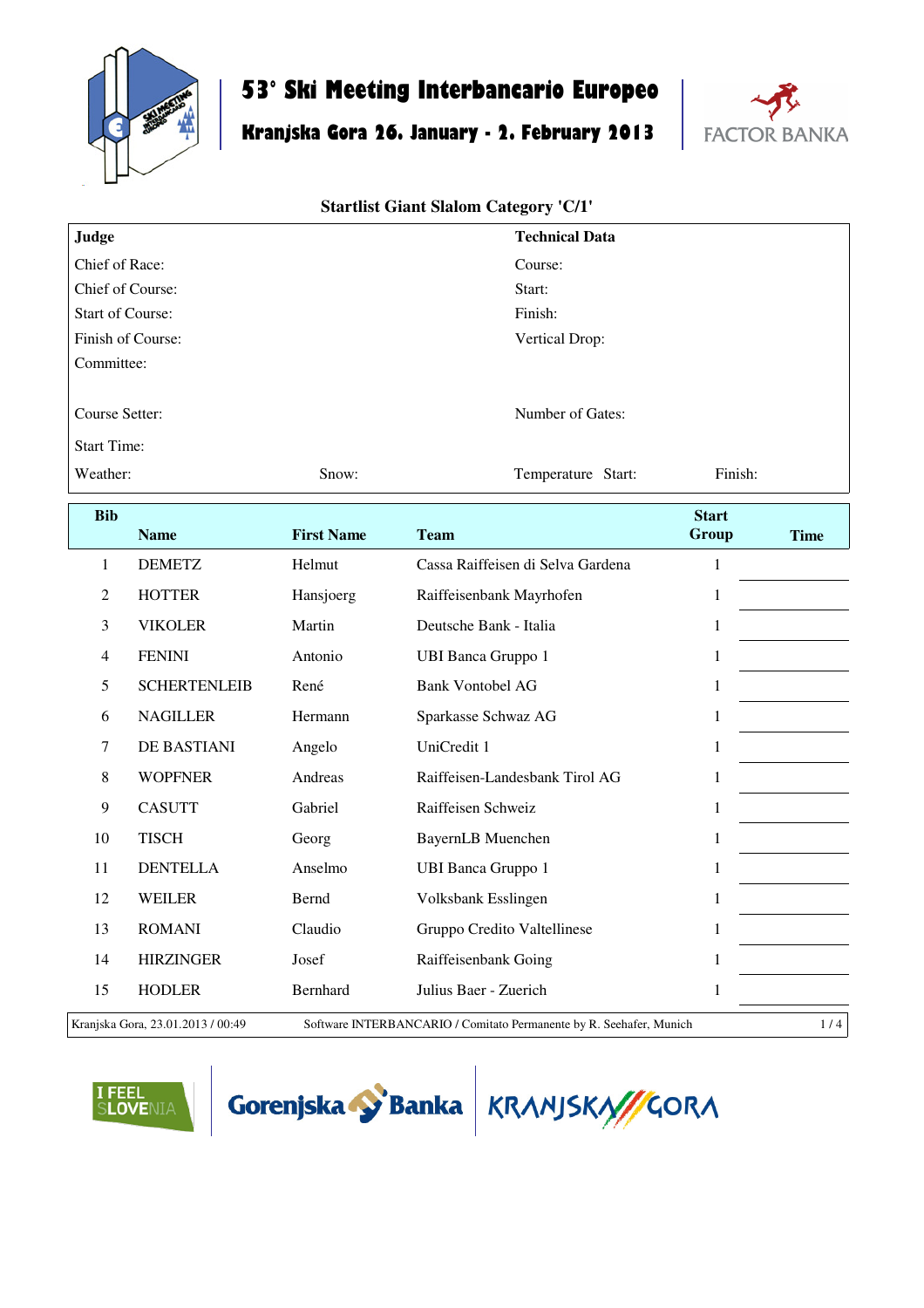### **Startlist Giant Slalom Category 'C/1'**

| <b>Bib</b> | <b>Name</b>           | <b>First Name</b> | <b>Team</b>                              | <b>Start</b><br>Group | <b>Time</b> |
|------------|-----------------------|-------------------|------------------------------------------|-----------------------|-------------|
| 16         | <b>SCHWARZL HORST</b> | Karl              | UniCredit 1                              | 1                     |             |
| 17         | <b>POLIZZI</b>        | Nicola            | UniCredit 1                              | 1                     |             |
| 18         | <b>MORRETTA</b>       | Giorgio           | Gruppo Intesa Sanpaolo 1                 | 1                     |             |
| 19         | <b>GAPP</b>           | Manfred           | Raiffeisen-Landesbank Tirol AG           | 1                     |             |
| 20         | <b>SALVI</b>          | Marco             | Gruppo BPER                              | $\boldsymbol{2}$      |             |
| 21         | <b>SCHOEFFMANN</b>    | Don               | SKB - Societe Generale Group - Ljubljana | $\mathbf{2}$          |             |
| 22         | <b>STEGER</b>         | Michael           | Deutsche Bank Deutschland                | $\overline{2}$        |             |
| 23         | ZABARELLA             | Elio              | Gruppo Intesa Sanpaolo 2                 | $\boldsymbol{2}$      |             |
| 24         | <b>HAUSER</b>         | Franz             | Sparkasse Schwaz AG                      | $\overline{2}$        |             |
| 25         | <b>REMONDINI</b>      | Elio              | UniCredit 2                              | $\mathfrak{2}$        |             |
| 26         | <b>DEGANO</b>         | Marco             | Banca Popolare di Vicenza                | $\sqrt{2}$            |             |
| 27         | LÜTHOLD               | Norbert           | Luzerner Kantonalbank                    | $\sqrt{2}$            |             |
| 28         | <b>GAIDA</b>          | Federico          | UniCredit 2                              | $\boldsymbol{2}$      |             |
| 29         | <b>GARLANDA</b>       | Paolo             | UniCredit 1                              | $\boldsymbol{2}$      |             |
| 30         | <b>SCHNUGG</b>        | Roland            | <b>CACEIS Bank Deutschland</b>           | $\boldsymbol{2}$      |             |
| 31         | DE VECCHI             | Fabrizio          | Deutsche Bank - Italia                   | $\overline{2}$        |             |
| 32         | <b>KLUG</b>           | Klaus             | HypoVereinsbank/UniCredit Bank AG 1      | $\boldsymbol{2}$      |             |
| 33         | <b>COLOMBINI</b>      | Cesare            | <b>UBI Banca Gruppo 1</b>                | $\boldsymbol{2}$      |             |
| 34         | <b>AMORETTI</b>       | Paolo             | Gruppo BPER                              | $\sqrt{2}$            |             |
| 35         | <b>MOSSER</b>         | Wolfgang          | BAWAG P.S.K.                             | 2                     |             |
| 36         | <b>SCHREIBER</b>      | Alex              | <b>CACEIS Bank Deutschland</b>           | 2                     |             |
| 37         | WEIDELI               | Heiner            | Julius Baer - Zuerich                    | $\overline{c}$        |             |
| 38         | <b>BISCHOF</b>        | Thomas            | Julius Baer - Zuerich                    | $\boldsymbol{2}$      |             |
| 39         | <b>FADINI</b>         | Tristano          | Gruppo Intesa Sanpaolo 1                 | 2                     |             |
| 40         | <b>STURZENEGGER</b>   | Juerg             | <b>VP BANK</b>                           | 2                     |             |
| 41         | <b>SCHWINGHAMMER</b>  | Markus            | Raiffeisen-Landesbank Tirol AG           | $\boldsymbol{2}$      |             |
| 42         | <b>NÖDLER</b>         | Ralf              | HypoVereinsbank/UniCredit Bank AG 1      | $\mathfrak{Z}$        |             |
| 43         | <b>BONA</b>           | Germano           | UniCredit 3                              | 3                     |             |
| 44         | <b>PERATHONER</b>     | Klaus             | Gruppo Intesa Sanpaolo 1                 | 3                     |             |
| 45         | <b>MAZZONI</b>        | Luca              | UniCredit 2                              | 3                     |             |
| 46         | <b>GASSNER</b>        | Werner            | LGT Bank in Liechtenstein AG             | 3                     |             |
| 47         | <b>POVIRK</b>         | Silvo             | SKB - Societe Generale Group - Ljubljana | 3                     |             |
| 48         | <b>UNGER</b>          | Franz             | Raiffeisenbank St. Ruprecht/Raab         | 3                     |             |
| 49         | WEBER-V.D.HEYDE       | Jürgen            | HypoVereinsbank/UniCredit Bank AG 1      | 3                     |             |
| 50         | <b>MEYER</b>          | Manfred           | Deutsche Bank Deutschland                | 3                     |             |
| 51         | <b>MANZONE</b>        | Roberto           | UniCredit 2                              | 3                     |             |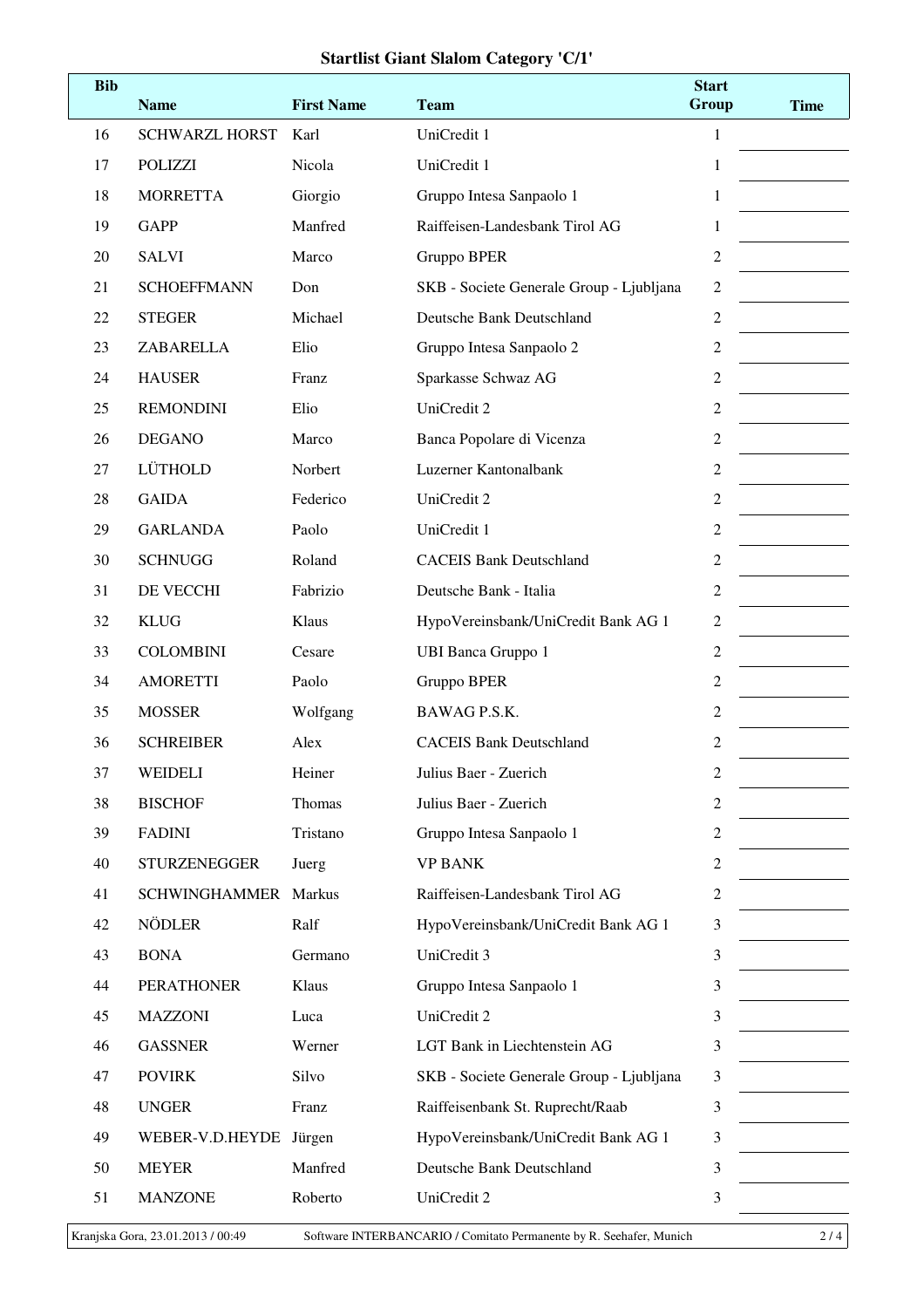### **Startlist Giant Slalom Category 'C/1'**

| <b>Bib</b> | <b>Name</b>                       | <b>First Name</b> | <b>Team</b>                                                         | <b>Start</b><br>Group | <b>Time</b> |
|------------|-----------------------------------|-------------------|---------------------------------------------------------------------|-----------------------|-------------|
| 52         | <b>MAZZA</b>                      | Stefano           | UniCredit 3                                                         | 3                     |             |
| 53         | <b>WOEBER</b>                     | Roland            | aws   erp-fonds                                                     | 3                     |             |
| 54         | <b>FORABOSCHI</b>                 | Fabio             | Gruppo Intesa Sanpaolo 1                                            | 3                     |             |
| 55         | <b>KÖCK</b>                       | Albert            | Landes-Hypothekenbank Steiermark AG                                 | 3                     |             |
| 56         | <b>JAUCH</b>                      | Roland            | <b>Walser Privatbank AG</b>                                         | 3                     |             |
| 57         | <b>SPINGOR</b>                    | Davide            | Gruppo Intesa Sanpaolo 2                                            | 3                     |             |
| 58         | <b>EBERLE</b>                     | Reinhard          | Deutsche Bank Deutschland                                           | 3                     |             |
| 59         | <b>PINARDI</b>                    | Marco             | Gruppo Banca Monte dei Paschi di Siena                              | 3                     |             |
| 60         | <b>TISCHHAUSER</b>                | Albert            | Centrum Bank AG                                                     | 3                     |             |
| 61         | <b>AGAZZI</b>                     | Constantino       | Gruppo Intesa Sanpaolo 2                                            | 4                     |             |
| 62         | <b>ZIMA</b>                       | Miro              | Nova Ljubljanska Banka - Ljubljana                                  | 4                     |             |
| 63         | <b>KARNER</b>                     | Claus             | Erste Bank der oesterr. Sparkassen AG                               | $\overline{4}$        |             |
| 64         | <b>KLOPF</b>                      | Andreas           | VKB - Bank Freistadt                                                | 4                     |             |
| 65         | DE NICOLA                         | Mauro             | <b>UBI Banca Gruppo 2</b>                                           | 4                     |             |
| 66         | <b>MARIOTTI</b>                   | Fabio             | VENETO BANCA S.C.p.A.                                               | $\overline{4}$        |             |
| 67         | <b>D AGOSTIN</b>                  | Lucio             | Gruppo Intesa Sanpaolo 2                                            | 4                     |             |
| 68         | <b>IFLAND</b>                     | Jürgen            | Kreissparkasse MSE                                                  | 4                     |             |
| 69         | <b>STANONIK</b>                   | Bojan             | SKB - Societe Generale Group - Ljubljana                            | $\overline{4}$        |             |
| 70         | <b>MORATTI</b>                    | Maurizio          | <b>UBI Banca Gruppo 1</b>                                           | 4                     |             |
| 71         | <b>LACOMBE</b>                    | Philippe          | Credit Agricole Groupe France                                       | 5                     |             |
| 72         | <b>KARALIC</b>                    | Zeljko            | Gruppo Intesa Sanpaolo Estero                                       | 5                     |             |
| 73         | <b>BINI</b>                       | Simone Pietro     | <b>CRAL</b> Intesa Sanpaolo 1                                       | 5                     |             |
| 74         | <b>JURE</b>                       | Trsavec           | Nova Kreditna Banka - Maribor                                       | 5                     |             |
| 75         | <b>SENFTEN</b>                    | René              | Credit Suisse 1                                                     | 5                     |             |
| 76         | <b>MEIER</b>                      | Edgar             | Raiffeisen Schweiz                                                  | 5                     |             |
| 77         | <b>FALORNI</b>                    | Claudio           | CRAL Intesa San Paolo 2                                             | 5                     |             |
| 78         | <b>CAVALLO</b>                    | Marco             | VENETO BANCA S.C.p.A.                                               | 5                     |             |
| 79         | <b>LAVIN</b>                      | Louis Michel      | <b>NATIXIS</b>                                                      | 5                     |             |
| 80         | <b>ZAVRL</b>                      | Tomaz             | Bankart Nova Ljubljanska Banka                                      | 5                     |             |
| 81         | <b>LOCATELLI</b>                  | Ettore            | <b>UBI Banca Gruppo 2</b>                                           | 5                     |             |
| 82         | <b>MARTENSON</b>                  | Ulf               | <b>SEB</b>                                                          | 5                     |             |
| 83         | <b>BAZZERLA</b>                   | Riccardo          | Gruppo Banco Popolare Verona                                        | 5                     |             |
| 84         | <b>PRIVITERA</b>                  | Pietro            | CRAL Intesa Sanpaolo 1                                              | 5                     |             |
| 85         | <b>WEBER</b>                      | René              | <b>Bank Vontobel AG</b>                                             | 5                     |             |
| 86         | PELLICCIOLI                       | Andrea            | <b>UBI Banca Gruppo 2</b>                                           | 5                     |             |
| 87         | <b>GATTESCHI</b>                  | Andrea            | CRAL Intesa Sanpaolo 1                                              | 5                     |             |
|            | Kranjska Gora, 23.01.2013 / 00:49 |                   | Software INTERBANCARIO / Comitato Permanente by R. Seehafer, Munich |                       | 3/4         |